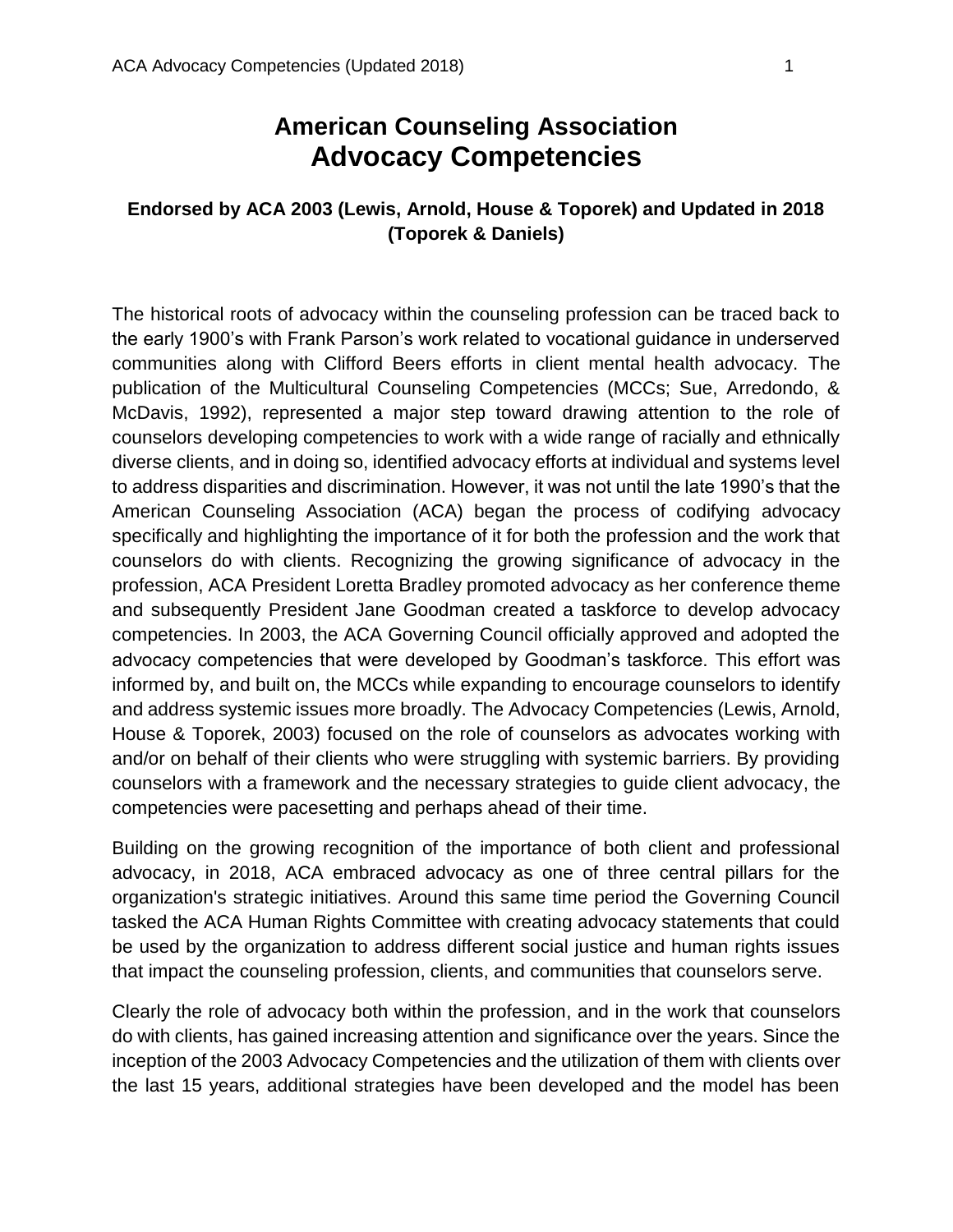expanded and clarified. Further, the Association for Multicultural Counseling and Development (AMCD) presented an updated model of multicultural competence integrating social justice and advocacy, informed by the original MCC model (1992) and Advocacy Competencies (2003). Given these advances, contemporary sociopolitical challenges faced by counselors, and increasing attention to advocacy within ACA and accrediting bodies, the ACA Advocacy Competencies have been updated and clarified. This document represents a brief overview to that updated model.

## **Overview of the ACA Advocacy Competencies**

The ACA Advocacy Competencies describe necessary counselor skills, knowledge, and behavior that can be implemented to address systemic barriers and issues facing students, clients, client groups or whole populations (hereafter, clients and client groups is inclusive of students and student groups). The Advocacy Competencies are organized around two dimensions: Extent of Client Involvement in Advocacy and Level of Advocacy Intervention. The first dimension, Extent of Client Involvement, distinguishes advocacy done in collaboration with clients from advocacy conducted on behalf of clients, client groups, or communities. When done effectively, advocacy in partnership with the client, client groups, or populations facilitates greater empowerment and more helpful advocacy. Still, there are times and circumstances in which it may be necessary and effective for counselors to advocate on behalf of clients or client groups. The second dimension, Level of Advocacy Intervention, refers to the focus of advocacy interventions and whether that takes place at an individual level to address issues faced by an individual client; at the school, community or organizational level to address issues faced by whole groups of clients or community members; or, at the broadest level, within the public arena reflecting large scale change efforts. In Figure 1, permeable lines indicate that the different dimensions and domains are not mutually exclusive as advocacy may be most effective when multiple approaches are taken.

The intersection of the two dimensions described above are reflected in six domains of advocacy: empowerment, client advocacy, community collaboration, systems advocacy, collective action and social/political advocacy. The Advocacy Competencies presume that counselors evaluating and implementing advocacy examine multicultural and ethical considerations relevant for the client, group, issue, and approach. Figure 1 depicts how the intersection of the dimensions of advocacy relate to the different domains. In the sections following the figure, each domain is described along with specific skills, knowledge and behaviors associated with that domain.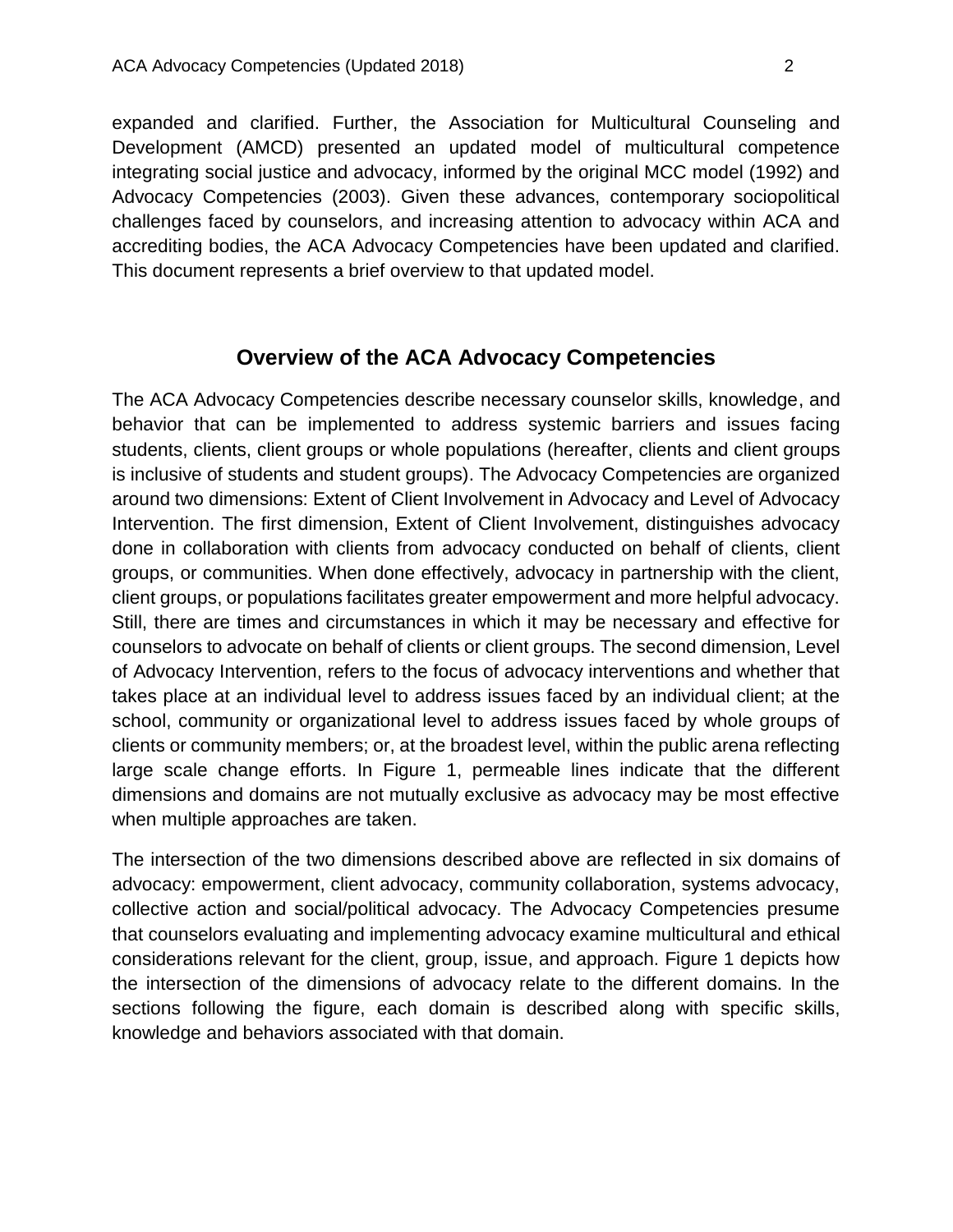# **Domains of Advocacy**

Advocacy interventions are organized by the extent that the client is involved as an advocate and thus the role of the counselor as well as the level at which the barrier is experienced and where the intervention takes place. When advocacy is done in partnership or collaboration with clients and client groups, the role of the counselor and the focus of their energy is to support and facilitate them in planning and carrying out advocacy. When counselors engage in advocacy on behalf of clients or client groups, their role and the focus of their energy is direct system intervention.



Original model by Lewis, Arnold, House & Toporek (2003) updated by Toporek & Daniels (2018)

Figure 1. ACA Advocacy Competencies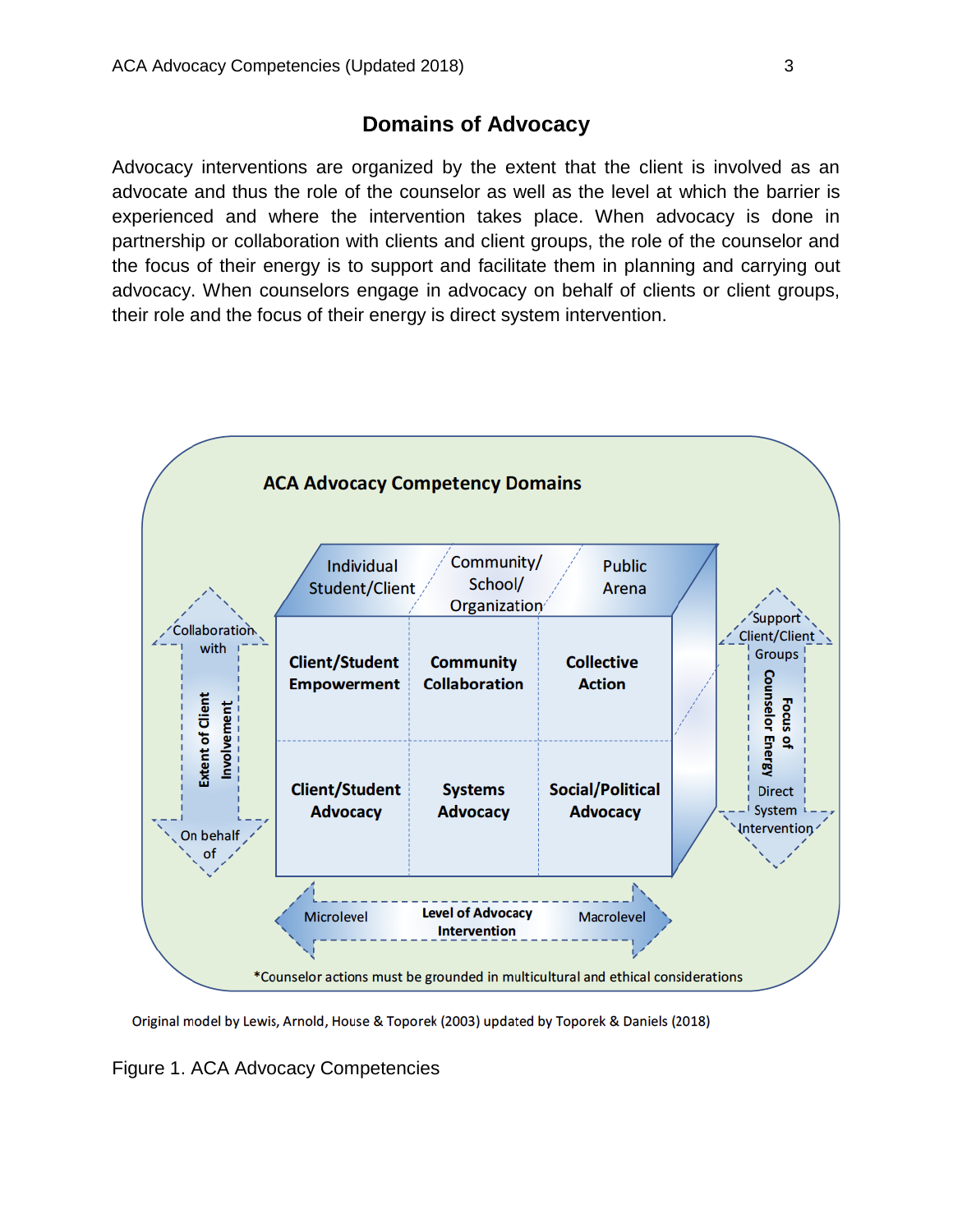#### **Client/Student Empowerment**

An advocacy orientation involves not only systems change but also the implementation of empowerment strategies in direct counseling. Client empowerment is focused on helping the client identify systemic barriers, learning approaches to address those barriers, helping them to evaluate those approaches as well as facilitating their reflective processing of their advocacy experiences.

#### **Client/Student Empowerment Counselor Competencies and Strategies**

In direct interventions, the counselor is able to:

- Identify strengths and resources of clients and students.
- Identify the social, political, economic, and cultural factors that affect the client/student.
- Recognize the significance of counselor's own cultural background and sociopolitical position in relation to power, privilege and oppression and in relation to the client or client communities.
- Recognize signs indicating that an individual's behaviors and concerns reflect responses to systemic or internalized oppression.
- At an appropriate developmental level and cultural perspective, help the individual identify the external barriers that affect his, her or their development.
- Share resources and tools that are appropriate for the client/student's developmental level and issue.
- Train students and clients in self-advocacy skills.
- Help students and clients develop self-advocacy action plans.
- Assist students and clients in carrying out action plans.

#### **Client/Student Advocacy**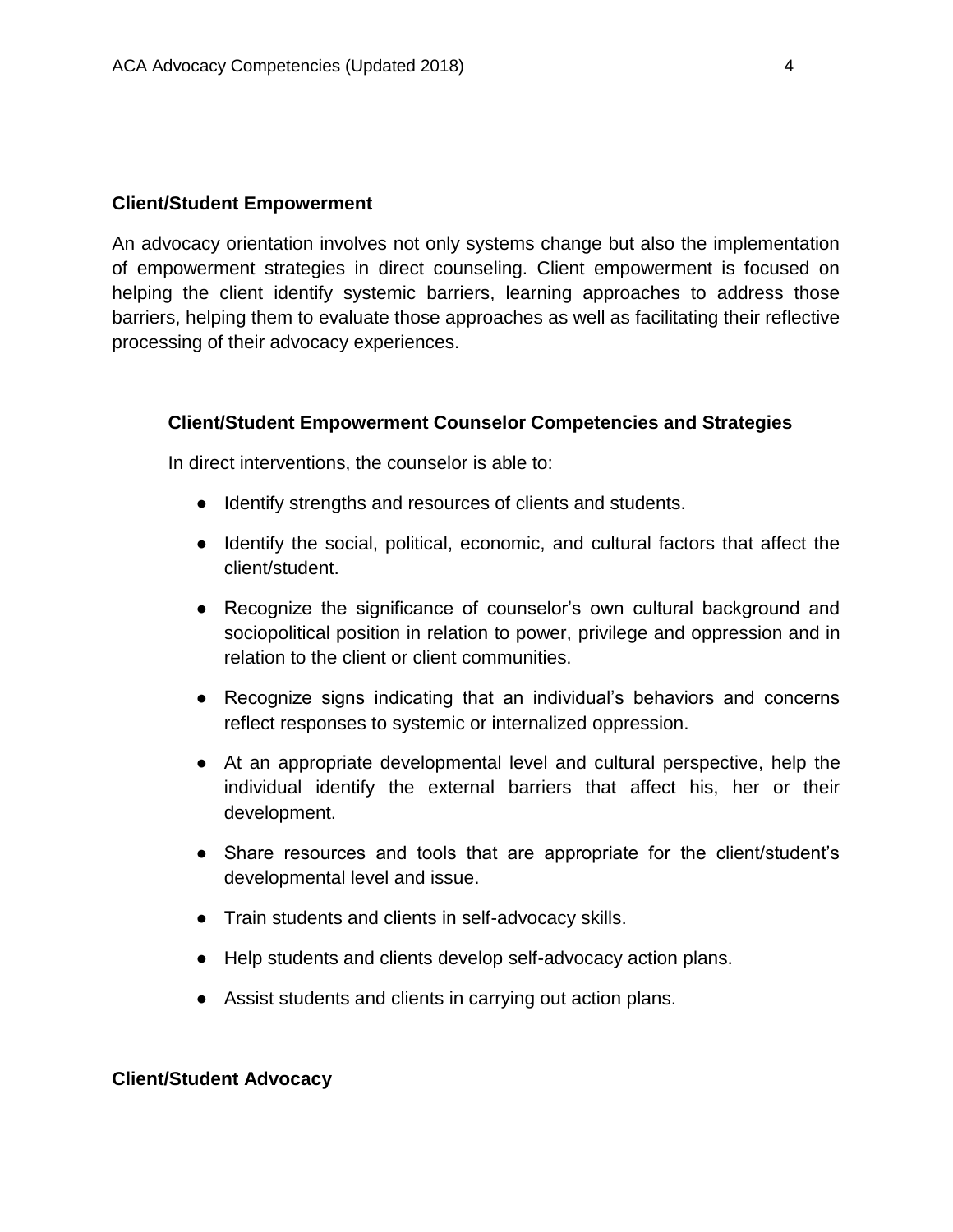Client/student advocacy refers to actions a counselor takes to advocate on behalf of an individual client, student or family. This may be appropriate in situations where the counselor has access to systems or processes that the client may not have, or in ways the client may not. This may also be appropriate when the client chooses not to engage in advocacy due to fear of retribution, concerns about communication or cognitive challenges, or other factors. Counselors engaging in client/student advocacy directly address the system in which the barrier or problem exists or where a solution can be found. Often, this type of advocacy involves addressing systemic issues within the counselor's own organization or school but may also include advocacy within broader systems of care on behalf of a specific client or student.

#### **Client/Student Advocacy Counselor Competencies and Strategies**

In environmental interventions on behalf of clients and students, the counselor is able to:

- Identify barriers to the well-being of clients and students with attention to issues facing vulnerable groups.
- Recognize the significance of counselor's own cultural background and sociopolitical position in relation to power, privilege and oppression and in relation to the client or client communities.
- Identify potential allies for confronting the barriers including those within the organization as well as those who have cultural expertise relevant to the client's issue.
- Develop an initial plan of action for confronting these barriers in consultation with client and ensuring plan is consistent with client's goals.
- Communicate plan with client including rationale, and possible outcomes of advocacy.
- Negotiate relevant services and education systems on behalf of clients and students.
- Help clients and students gain access and create a plan to sustain needed resources and supports.
- Carry out the plan of action and reflect/evaluate effectiveness of advocacy efforts.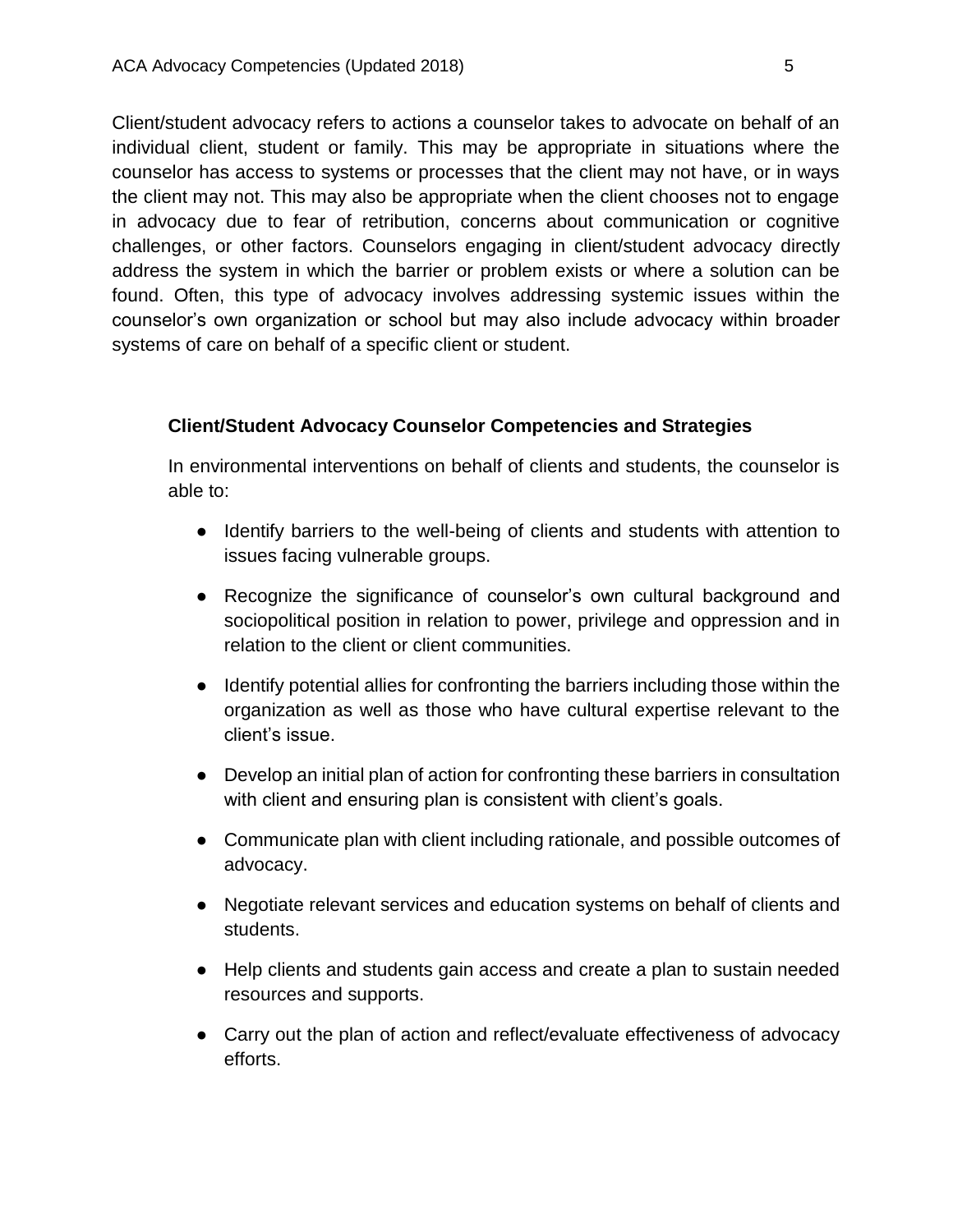## **Community Collaboration**

In community collaboration, the counselor works with a group or community to identify and address systemic barriers and issues. The role of the counselor in this type of advocacy is primarily one of ally and contributor of professional skills such as interpersonal relations, group facilitation, communications, training and research. In community collaboration, the community is viewed as the leader and expert with regard to the issue of concern. The counselor supports the community efforts and helps them to examine the issue, determine courses of action, and reflect on that action. The extent of contribution the counselor makes often varies depending on the expertise and resources held by the community.

## **Community Collaboration Counselor Competencies and Strategies**

In collaborating with the community, organization or school community to address systemic barriers or problems facing clients and client groups, counselors are able to:

- Identify environmental factors that impinge upon students' and clients' development.
- Alert community or school groups with common concerns related to the issue.
- Develop alliances with groups working for change and explore what has already been done to address the issue. Understand counselor's sociocultural position in relation to the issue, the client group, and allies.
- Use effective listening skills to gain understanding of the group's goals and help facilitate examination of causes and possible avenues for advocacy.
- Facilitate understanding of group dynamics, cultural and sociopolitical variations in group members, and how that may affect group decisions as well as variable repercussions for different group members.
- Identify the strengths and resources that the group members bring to the process of systemic change and communicate recognition of and respect for these strengths and resources.
- Identify and offer the skills that the counselor can bring to the collaboration as well as any ethical limitations they might have as a professional.
- Facilitate the group in considering possible outcomes of action, both favorable and unfavorable, and support them in preparing for possible resistance or other challenges.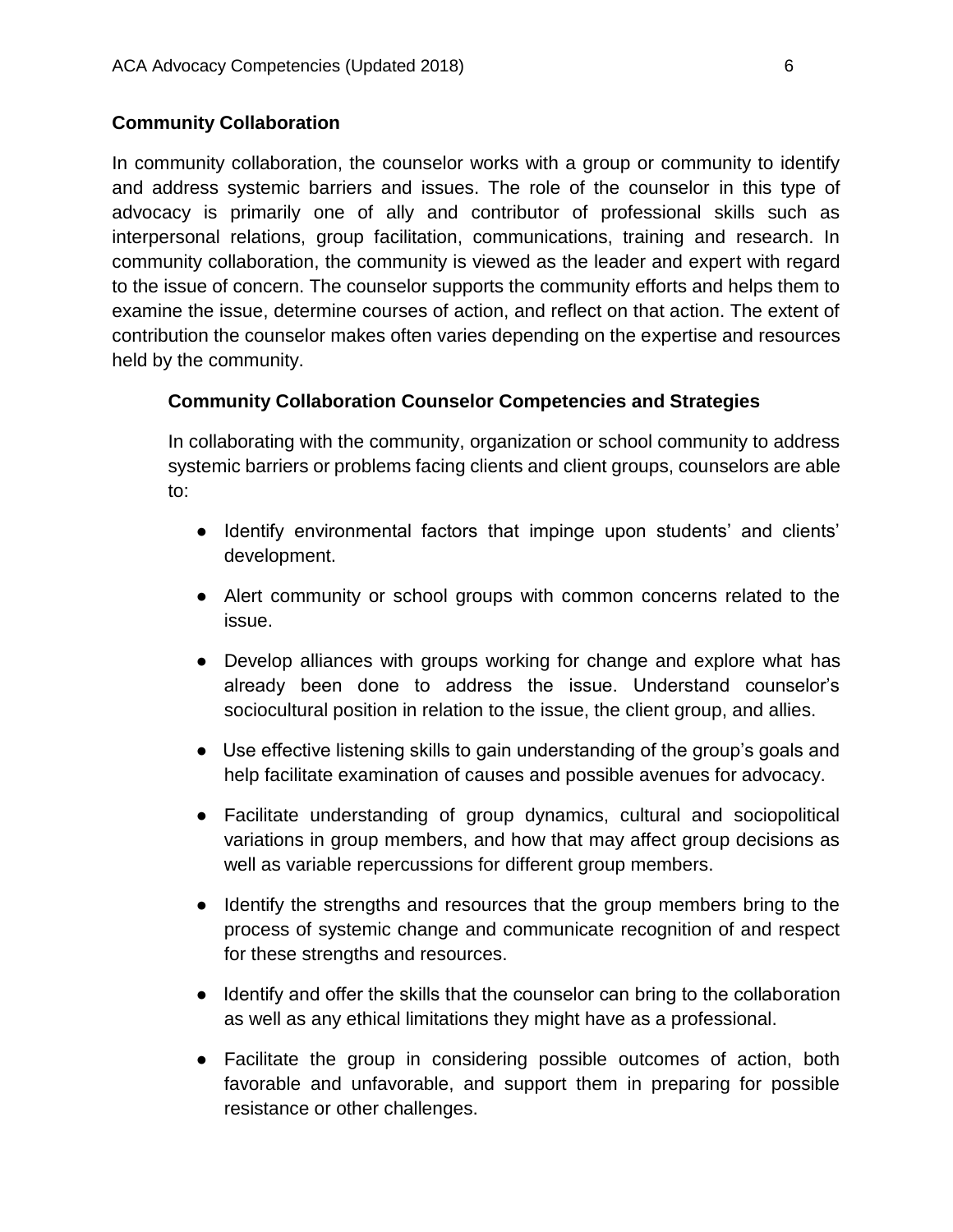- Integrate considerations of the ecological and political context in which the advocacy actions will be taking place.
- Assess the effectiveness of counselor's collaborative efforts with the community.

## **Systems Advocacy**

Systems advocacy reflects counselors advocating on behalf of groups of clients or students within a school, organization or community. Existing groups may come to counselors for assistance regarding an issue, for example a student club. In other cases, counselors' ongoing work with people gives them a unique awareness of recurring themes. Counselors are often among the first to become aware of specific difficulties in the environment. When counselors identify systemic factors that act as barriers to their students' or clients' development, they often wish that they could change the environment and prevent some of the problems that they see every day. Systems level advocacy may take place within the organization systems in which the counselor works and may engage the counselor in arenas where client groups may not have access, for example, staff committees. Regardless of the specific target of change, the processes for altering the status quo have common qualities. Change is a process that requires vision, persistence, leadership, collaboration, systems analysis, and strong data. In many situations, a counselor is the right person to take leadership.

## **Systems Advocacy Counselor Competencies and Strategies**

In exerting systems-change leadership at the school, organization or community level, the advocacy-oriented counselor is able to:

- Identify environmental factors impinging on students' or clients' development.
- Understand the cultural, political, developmental and environmental contexts of the clients or client groups.
- Understand the counselor's own cultural identity in relation to the group and the target of advocacy including privilege, oppression, communication, values, and intentions.
- Investigate the issue, population and possible allies and stakeholders.
- Provide and interpret data as well as share research and expertise to show the urgency for change.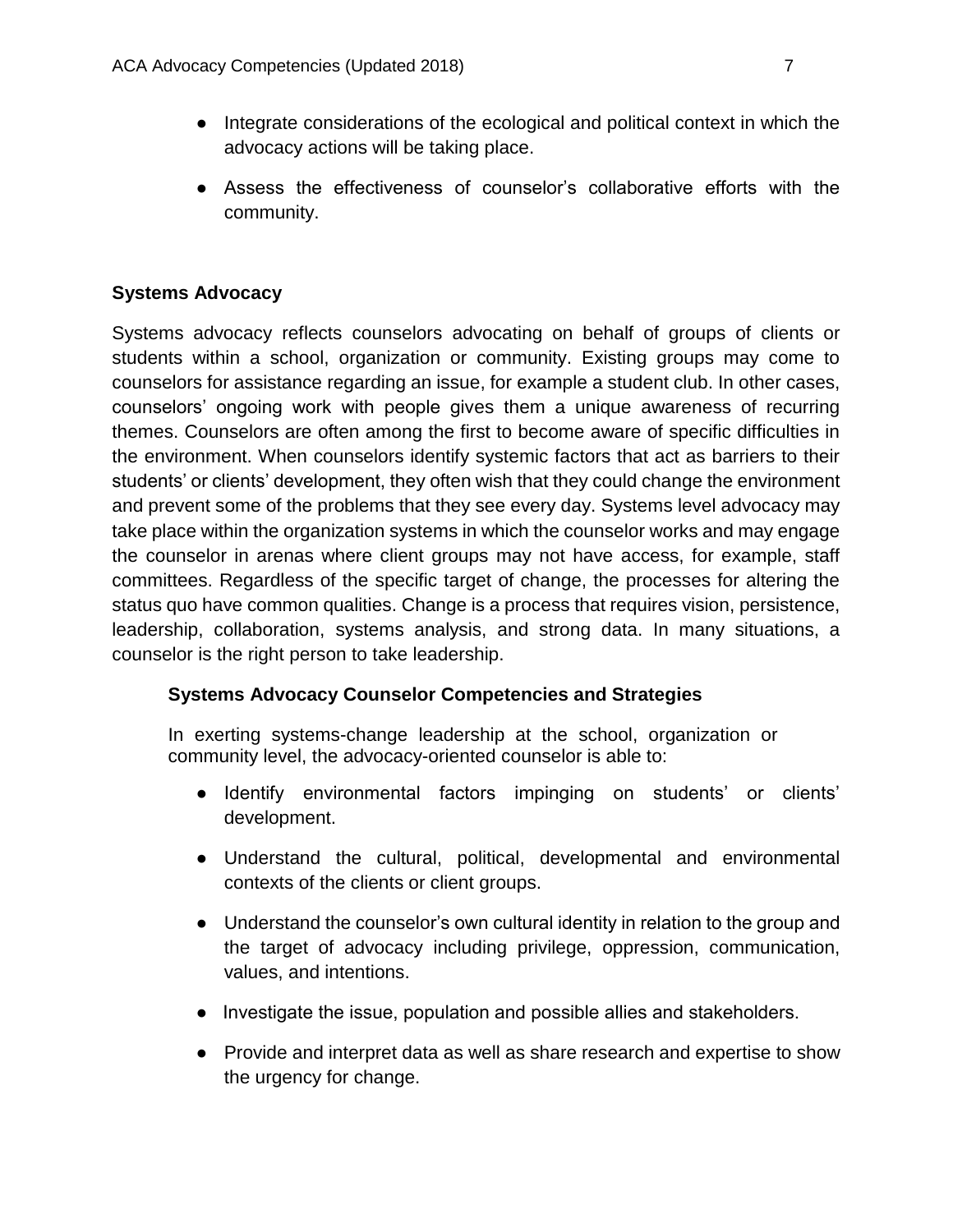- In collaboration with other stakeholders, develop a vision to quide change.
- Analyze the sources of political power and social influence within the system.
- Develop a step-by-step plan for implementing the change process, attending to possible ethical issues.
- Develop a plan for dealing with probable responses to change.
- Recognize and deal with resistance.
- Assess the effect of counselor's advocacy efforts on the system and constituents.

## **Collective Action**

Collective action (formerly Public Information) refers to advocacy in which the counselor collaborates with groups to address issues that exist on a broad scale or that can be remedied through changing public perception or policies. Collective action refers to advocacy in which the counselor collaborates with groups to address such large scale issues. The counselor contributes as a group member and lends their knowledge and skill to the process of advocacy. This may include group facilitating, research, and communication skills as needed by the group. Advocacy strategies in the public arena may involve increasing public awareness about an issue, lobbying decision making bodies for legislative or policy change, or other such actions. In collective action, the counselor's role is as collaborator with the group or community affected by the issues who have chosen to engage in advocacy.

## **Collective Action Counselor Competencies and Strategies**

In partnering with client groups and community members to address environmental and systemic issues, and inform the public as well as policy makers about the role of environmental factors in human development, the advocacyoriented counselor is able to:

- Recognize the impact of oppression, other barriers, and environmental factors that interfere with healthy development.
- Identify factors that are protective of healthy development as well as various avenues for enhancing these protective factors through the public arena.
- Share research and professional expertise with partner client groups and community members in developmentally and culturally appropriate ways.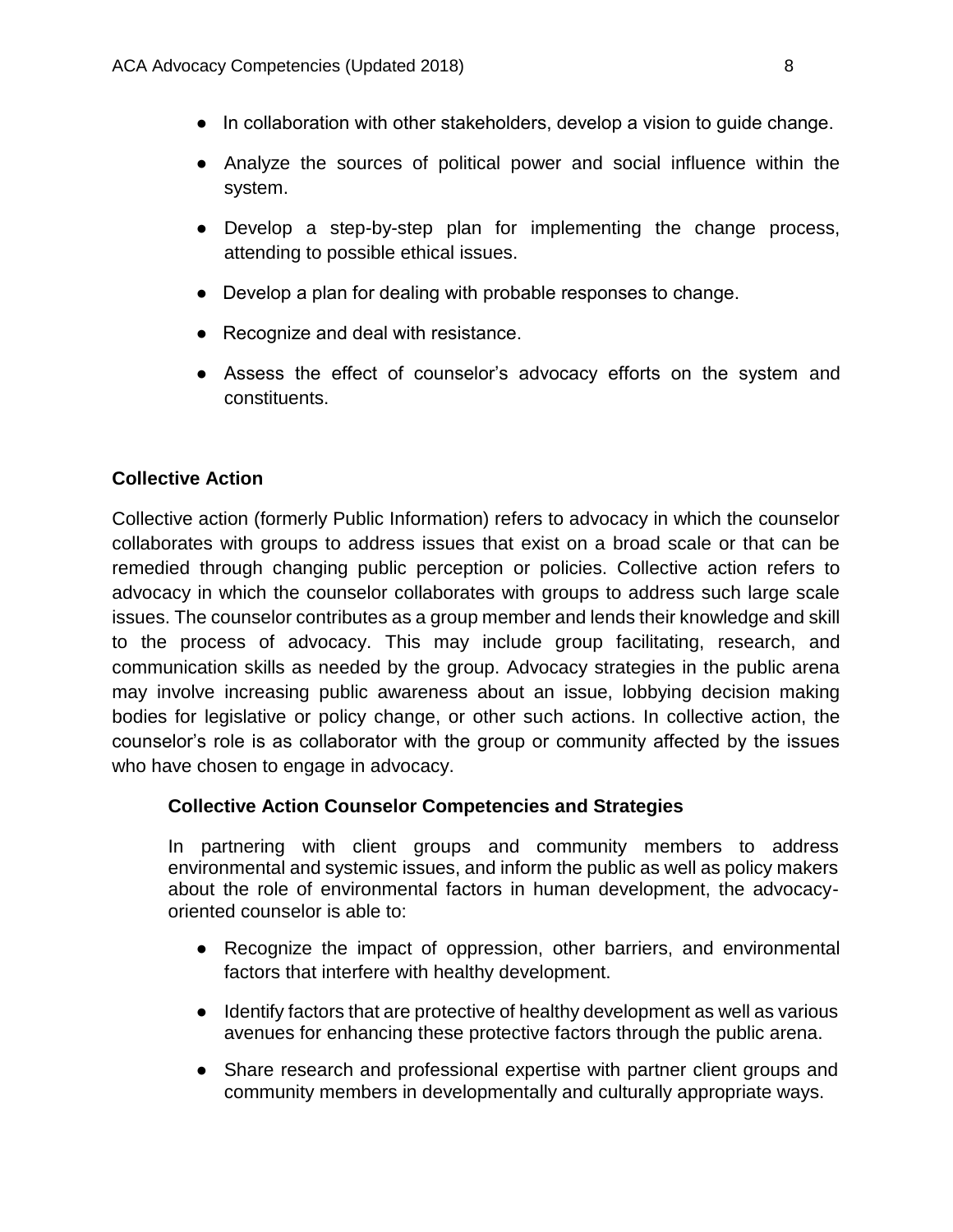- Determine appropriate role within community initiative such as facilitator, researcher, negotiator, etc. aligned with professional and personal skill set.
- Understand counselor's own cultural identity including positionality related to power, privilege, and oppression and how that influences the ways they work with the community and the targets of advocacy (e.g., decision makers).
- Participate with and/or facilitate community partners in identifying the source of problems, setting goals, developing an action plan, considering possible outcomes, and implementing the action plan.
- Prepare written and multimedia materials that provide clear explanations of the role of specific environmental factors in human development in consultation with engaged community or client groups.
- Communicate information in ways that are ethical and appropriate for the target population.
- Disseminate information through a variety of media appropriate for the target audience.
- Collaboratively prepare and present materials and information to influence decision makers, legislators, and policy makers, ensuring that the community's voice is central.
- Facilitate the community group in assessing the influence of their public information and advocacy strategies.

## **Social/Political Advocacy**

Counselors regularly act as change agents in the systems that affect their own students and clients most directly. This experience often leads toward the recognition that some of the concerns they have addressed affect people in a much larger arena. When this happens, counselors use their skills to carry out social/political advocacy on behalf of client or student populations. In this domain, counselors engage in advocacy strategies often independent of specific clients or client groups to address issues they observe. This may include examples such as writing advocacy briefings regarding an issue, invitations to testify at hearings, appearing in mass media (e.g., talk shows, podcasts) to raise awareness of issues, and other actions where the counselor speaks on behalf of an issue.

#### **Social/Political Advocacy Counselor Competencies and Strategies**

In influencing public awareness, legislation and policy in a large, public arena on behalf of client groups or communities, the advocacy-oriented counselor is able to: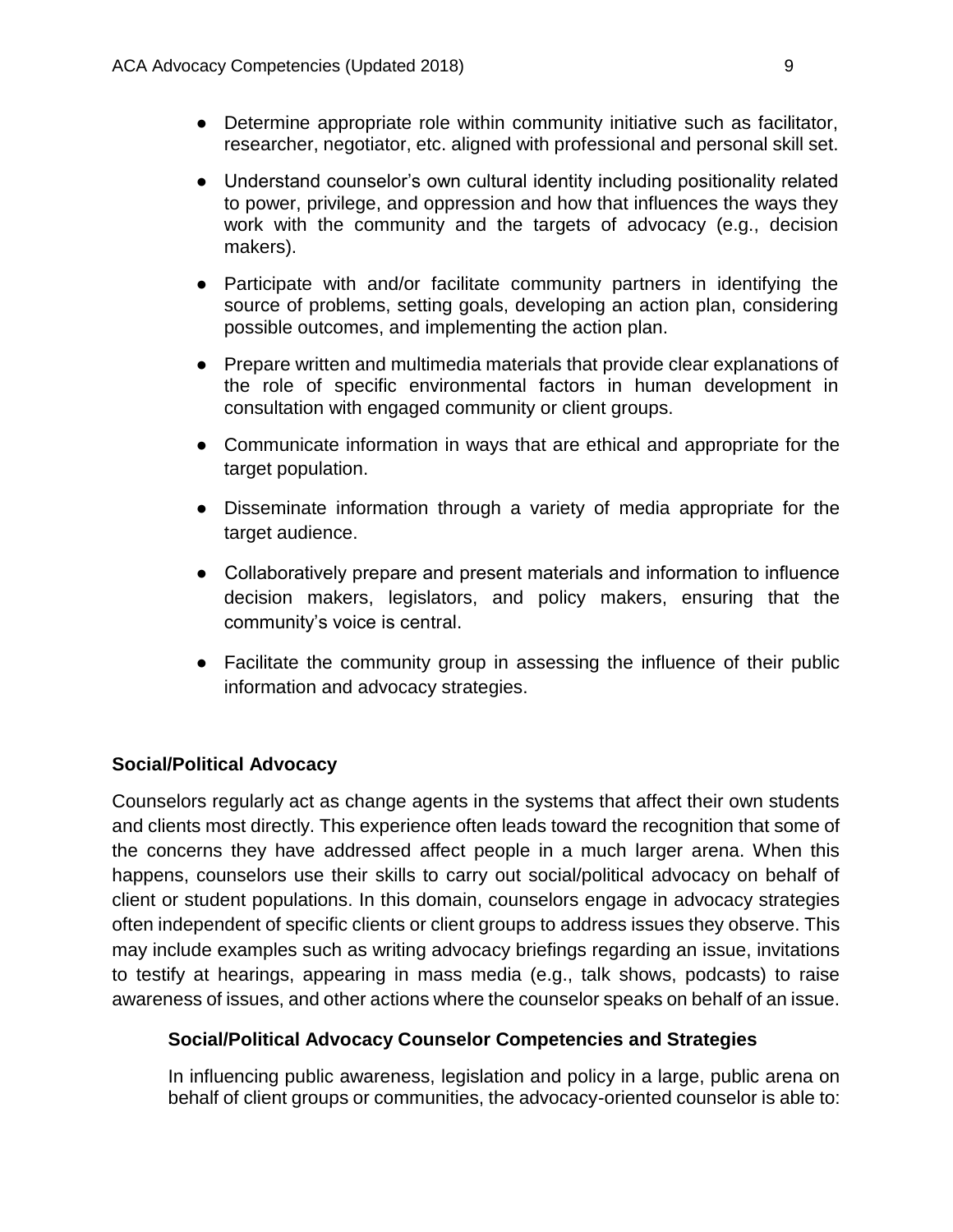- Identify the communities affected by this issue including who makes up the community and whether the community is engaged in advocacy around the issue.
- Consult with communities affected by the issue to understand their views and experiences, with attention to economic, social and cultural perspectives.
- Distinguish those problems that can best be resolved through using the counselor's expertise and where the community may have limited access.
- Identify ways the community may have input into the advocacy process.
- Identify and collaborate with other professionals as well as other allies who are involved in disseminating public information and may be interested in or already engaging in policy advocacy.
- Identify appropriate mechanisms and avenues for addressing these problems and distinguish the role of public awareness, legislative, policy and judicial action.
- Understand counselor's own cultural identity including positionality related to power, privilege, and oppression and how that influences the ways they work with the community and the targets of advocacy (e.g., decision makers).
- Support existing alliances for change through providing information, support, and expertise.
- With allies, prepare convincing data and rationales for public awareness campaigns or to lobby legislators and other policy makers.
- Maintain open dialogue with communities and clients to ensure that the social/political advocacy is consistent with the initial goals.

# **Conclusion and Future Directions**

The 2003 ACA Advocacy Competencies provided an important guide for counselors to implement advocacy in their practice. This update expands on those competencies, clarifying domains and elaborating specific strategies, knowledge and skills as well as explicating the original authors' intentions for inclusion of multicultural and ethical considerations. Clients, students, and communities continue to face extreme challenges and affronts to their dignity and ability to take care of themselves and their families.